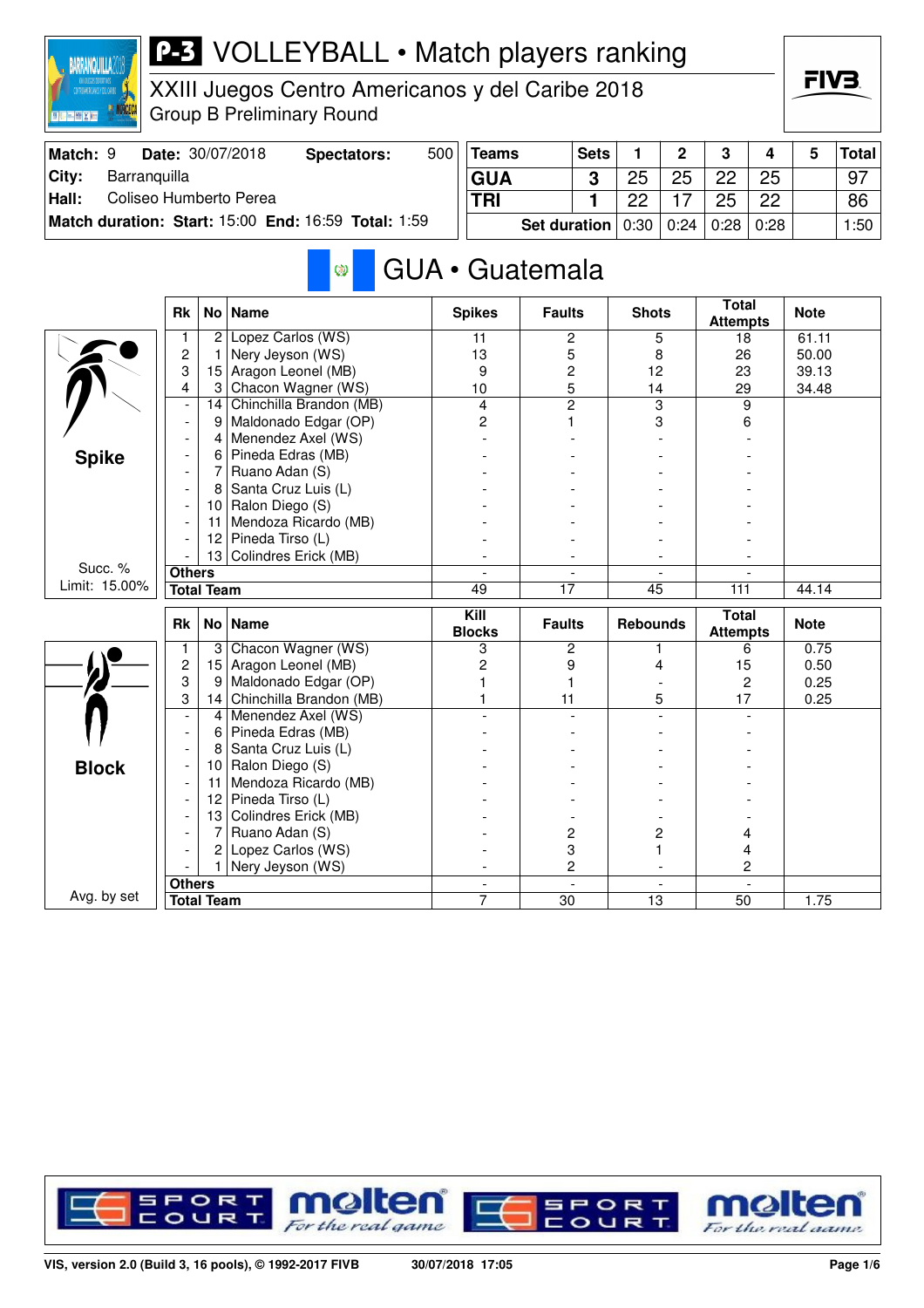

XXIII Juegos Centro Americanos y del Caribe 2018 Group B Preliminary Round



| Match: 9 |              | Date: 30/07/2018       | Spectators:                                                | 500 | Teams      |              | <b>Sets</b> |        | ົ    | ≏    |            | <b>Total</b> |
|----------|--------------|------------------------|------------------------------------------------------------|-----|------------|--------------|-------------|--------|------|------|------------|--------------|
| City:    | Barranguilla |                        |                                                            |     | <b>GUA</b> |              |             | 25     | 25   | 22   | 25         | 97           |
| Hall:    |              | Coliseo Humberto Perea |                                                            |     | <b>TRI</b> |              |             | ററ     |      | 25   | 22         | 86           |
|          |              |                        | <b>Match duration: Start: 15:00 End: 16:59 Total: 1:59</b> |     |            | Set duration |             | $0:30$ | 0:24 | 0:28 | $\pm 0.28$ | 1:50         |

#### GUA • Guatemala Ø

|              | <b>Rk</b>                |                   | No   Name                     | Aces                | <b>Faults</b>   | <b>Serve</b><br><b>Hits</b> | <b>Total</b><br><b>Attempts</b> | <b>Note</b> |
|--------------|--------------------------|-------------------|-------------------------------|---------------------|-----------------|-----------------------------|---------------------------------|-------------|
|              | 1                        | 9 <sup>1</sup>    | Maldonado Edgar (OP)          | 1                   |                 | 4                           | 5                               | 0.25        |
|              | 1                        | 14                | Chinchilla Brandon (MB)       |                     | 1               | 16                          | 18                              | 0.25        |
|              | 1                        | 15                | Aragon Leonel (MB)            |                     | 1               | 13                          | 15                              | 0.25        |
|              | 1                        | 7                 | Ruano Adan (S)                |                     | 2               | 15                          | 18                              | 0.25        |
|              | $\mathbf{1}$             | $\mathbf{2}$      | Lopez Carlos (WS)             |                     | 3               | 7                           | 11                              | 0.25        |
|              | $\overline{\phantom{a}}$ | 4                 | Menendez Axel (WS)            |                     | $\overline{a}$  | 6                           | 6                               |             |
|              | $\blacksquare$           | 6                 | Pineda Edras (MB)             |                     |                 |                             |                                 |             |
| <b>Serve</b> |                          | 8                 | Santa Cruz Luis (L)           |                     |                 |                             |                                 |             |
|              |                          | 10 <sup>°</sup>   | Ralon Diego (S)               |                     |                 | 3                           | 3                               |             |
|              | $\overline{\phantom{a}}$ | 11                | Mendoza Ricardo (MB)          |                     |                 |                             |                                 |             |
|              |                          | 12                | Pineda Tirso (L)              |                     |                 |                             |                                 |             |
|              |                          | 13                | Colindres Erick (MB)          |                     |                 |                             |                                 |             |
|              |                          | 3                 | Chacon Wagner (WS)            |                     | 2               | 12                          | 14                              |             |
|              |                          | 1                 | Nery Jeyson (WS)              |                     | $\overline{c}$  | 4                           | 6                               |             |
|              | <b>Others</b>            |                   |                               | $\bar{\phantom{a}}$ | $\frac{1}{2}$   | $\overline{\phantom{a}}$    | $\overline{\phantom{a}}$        |             |
| Avg. by set  |                          | <b>Total Team</b> |                               | 5                   | $\overline{11}$ | 80                          | 96                              | 1.25        |
| <b>Team</b>  |                          |                   | Opponent errors & Team faults | 36                  | 6               |                             | 42                              |             |
|              | <b>Rk</b>                |                   | No   Name                     | <b>Digs</b>         | <b>Faults</b>   | <b>Receptions</b>           | <b>Total</b><br><b>Attempts</b> | <b>Note</b> |
|              | 1                        | $\mathbf{3}$      | Chacon Wagner (WS)            | 6                   | $\overline{2}$  | 4                           | 12                              | 1.50        |
|              | 2                        | 12                | Pineda Tirso (L)              | 4                   | 2               | 5                           | 11                              | 1.00        |
|              | 3                        | 9                 | Maldonado Edgar (OP)          | 3                   | 1               | 1                           | 5                               | 0.75        |
|              | 3                        | 1                 | Nery Jeyson (WS)              | 3                   | 4               | 10                          | 17                              | 0.75        |
|              | 5                        | $\overline{c}$    | Lopez Carlos (WS)             | $\overline{2}$      | 2               | $\overline{c}$              | 6                               | 0.50        |
|              | 6                        | 8                 | Santa Cruz Luis (L)           |                     |                 | 8                           | 9                               | 0.25        |
|              | 6                        | 7                 | Ruano Adan (S)                |                     | 3               | 5                           | 9                               | 0.25        |
| <b>Dig</b>   | 6                        | $\overline{4}$    | Menendez Axel (WS)            |                     | 1               |                             | $\overline{c}$                  | 0.25        |
|              | 6                        | 15                | Aragon Leonel (MB)            |                     | 3               | 1                           | 5                               | 0.25        |
|              | $\overline{\phantom{a}}$ | $6 \mid$          | Pineda Edras (MB)             |                     |                 |                             | 1                               |             |
|              |                          | 11                | Mendoza Ricardo (MB)          |                     |                 |                             |                                 |             |
|              | $\overline{\phantom{a}}$ | 13                | Colindres Erick (MB)          |                     |                 |                             |                                 |             |
|              |                          | 14                | Chinchilla Brandon (MB)       |                     |                 | 3                           | 3                               |             |
|              |                          | 10                | Ralon Diego (S)               |                     | 1               | 1                           | 2                               |             |
|              |                          |                   |                               | $\blacksquare$      | $\blacksquare$  | $\overline{\phantom{a}}$    | $\mathbf{r}$                    |             |
| Avg. by set  | <b>Others</b>            | <b>Total Team</b> |                               | 22                  | 19              | 41                          | 82                              | 5.50        |

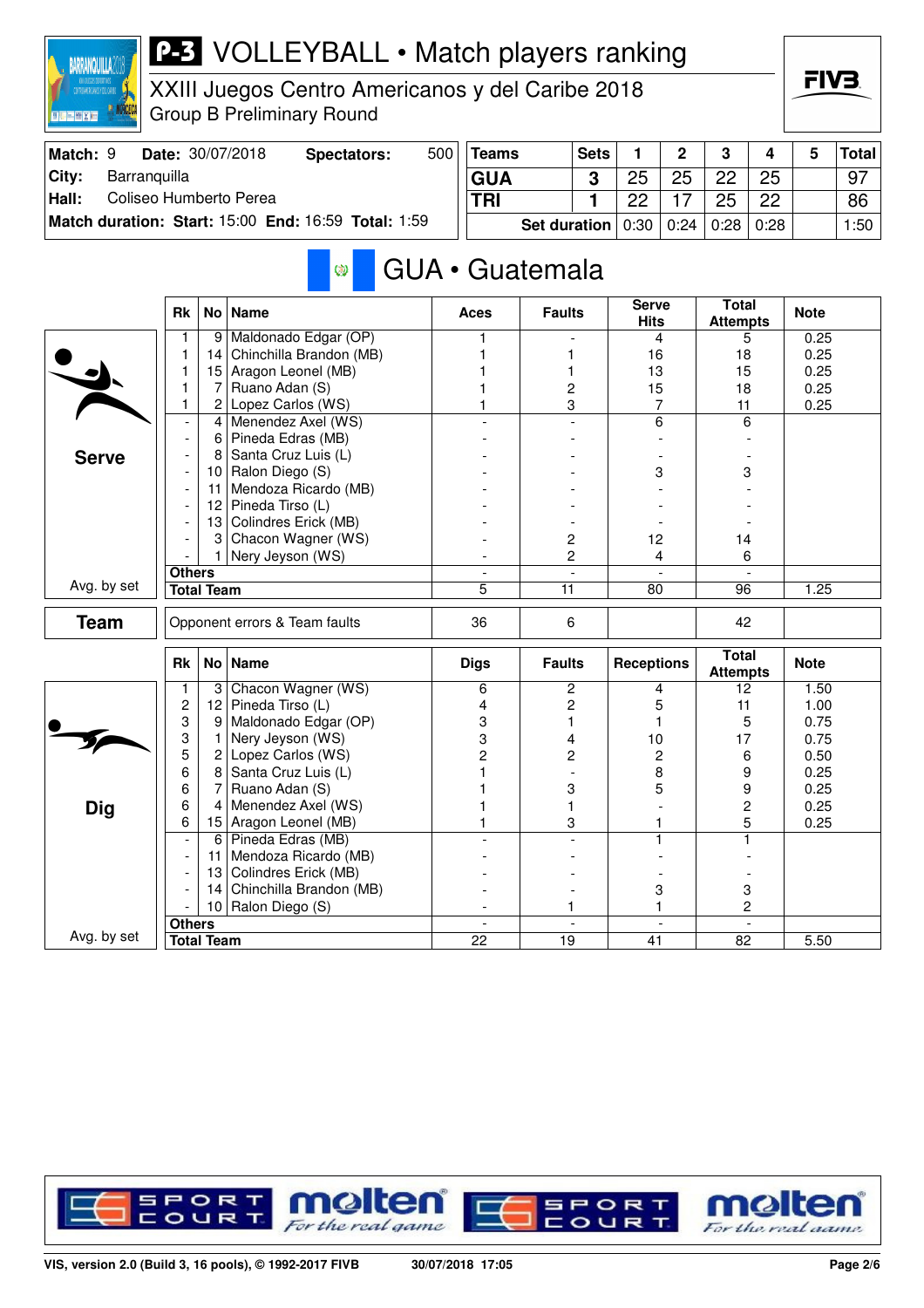

XXIII Juegos Centro Americanos y del Caribe 2018 Group B Preliminary Round

| Match: 9 |              | Date: 30/07/2018       | Spectators:                                         | 500 | <b>Teams</b> |                                            | <b>Sets</b> |    | <sup>o</sup> | $\mathbf{\Omega}$ |    | Total |
|----------|--------------|------------------------|-----------------------------------------------------|-----|--------------|--------------------------------------------|-------------|----|--------------|-------------------|----|-------|
| City:    | Barranguilla |                        |                                                     |     | <b>GUA</b>   |                                            | C           | 25 | 25           | 22                | 25 | - 97  |
| Hall:    |              | Coliseo Humberto Perea |                                                     |     | <b>TRI</b>   |                                            |             | ററ |              | 25                | 22 | 86    |
|          |              |                        | Match duration: Start: 15:00 End: 16:59 Total: 1:59 |     |              | Set duration $\vert 0.30 \vert 0.24 \vert$ |             |    |              | $0:28 \mid 0:28$  |    | 1:50  |

#### GUA • Guatemala Ø

|                         | <b>Rk</b>                |                   | No   Name               | <b>Running</b><br><b>Sets</b> | <b>Faults</b>  | <b>Still</b><br><b>Sets</b>       | <b>Total</b><br><b>Attempts</b> | <b>Note</b> |
|-------------------------|--------------------------|-------------------|-------------------------|-------------------------------|----------------|-----------------------------------|---------------------------------|-------------|
|                         | 1                        | 7                 | Ruano Adan (S)          | 29                            | 1              | 59                                | 89                              | 7.25        |
| $\mathbf{r}$            | $\overline{c}$           | 10 <sub>1</sub>   | Ralon Diego (S)         | 1                             |                | 8                                 | 9                               | 0.25        |
|                         |                          | 1                 | Nery Jeyson (WS)        |                               |                |                                   |                                 |             |
|                         | $\overline{\phantom{a}}$ | 2                 | Lopez Carlos (WS)       |                               |                |                                   |                                 |             |
|                         |                          | 3                 | Chacon Wagner (WS)      |                               |                | 3                                 | 3                               |             |
|                         |                          | 4                 | Menendez Axel (WS)      |                               |                |                                   |                                 |             |
|                         |                          | 6                 | Pineda Edras (MB)       |                               |                |                                   |                                 |             |
| <b>Set</b>              |                          | 8                 | Santa Cruz Luis (L)     |                               |                | 3                                 | 3                               |             |
|                         |                          | 9                 | Maldonado Edgar (OP)    |                               |                |                                   |                                 |             |
|                         |                          | 11                | Mendoza Ricardo (MB)    |                               |                |                                   |                                 |             |
|                         |                          | 12                | Pineda Tirso (L)        |                               |                |                                   |                                 |             |
|                         |                          | 13                | Colindres Erick (MB)    |                               |                |                                   |                                 |             |
|                         |                          | 14                | Chinchilla Brandon (MB) |                               |                |                                   |                                 |             |
|                         |                          |                   | 15 Aragon Leonel (MB)   |                               |                |                                   |                                 |             |
|                         | <b>Others</b>            |                   |                         |                               |                |                                   |                                 |             |
| Avg. by set             |                          | <b>Total Team</b> |                         | 30                            | 1              | 77                                | 108                             | 7.50        |
|                         |                          |                   |                         |                               |                |                                   |                                 |             |
|                         | <b>Rk</b>                |                   | No   Name               | <b>Excellents</b>             | <b>Faults</b>  | <b>Serve</b><br><b>Receptions</b> | <b>Total</b><br><b>Attempts</b> | <b>Note</b> |
|                         | 1                        | 3                 | Chacon Wagner (WS)      | 8                             |                | 12                                | 20                              | 40.00       |
|                         | $\overline{c}$           | 1                 | Nery Jeyson (WS)        | 10                            | 1              | 14                                | 25                              | 36.00       |
|                         |                          | 2                 | Lopez Carlos (WS)       | 8                             |                | 4                                 | 12                              |             |
|                         | $\overline{\phantom{a}}$ | 8                 | Santa Cruz Luis (L)     | 3                             |                | 4                                 | 7                               |             |
|                         | $\blacksquare$           | 9                 | Maldonado Edgar (OP)    |                               |                | 4                                 | 6                               |             |
| $\overrightarrow{v}$    | $\overline{\phantom{a}}$ | 4                 | Menendez Axel (WS)      | 3                             |                |                                   | 4                               |             |
|                         | $\blacksquare$           | 12                | Pineda Tirso (L)        | 2                             |                |                                   | 2                               |             |
|                         |                          | 14                | Chinchilla Brandon (MB) |                               |                |                                   |                                 |             |
| <b>Reception</b>        |                          | 6                 | Pineda Edras (MB)       |                               |                |                                   |                                 |             |
|                         | $\blacksquare$           | 7                 | Ruano Adan (S)          |                               |                |                                   |                                 |             |
|                         |                          | 10                | Ralon Diego (S)         |                               |                |                                   |                                 |             |
|                         |                          | 11                | Mendoza Ricardo (MB)    |                               |                |                                   |                                 |             |
|                         |                          | 13                | Colindres Erick (MB)    |                               |                |                                   |                                 |             |
|                         |                          | 15 <sup>1</sup>   | Aragon Leonel (MB)      |                               |                |                                   |                                 |             |
| Eff. %<br>Limit: 20.00% | <b>Others</b>            | <b>Total Team</b> |                         | $\overline{35}$               | $\overline{2}$ | 40                                | $\overline{77}$                 | 42.86       |

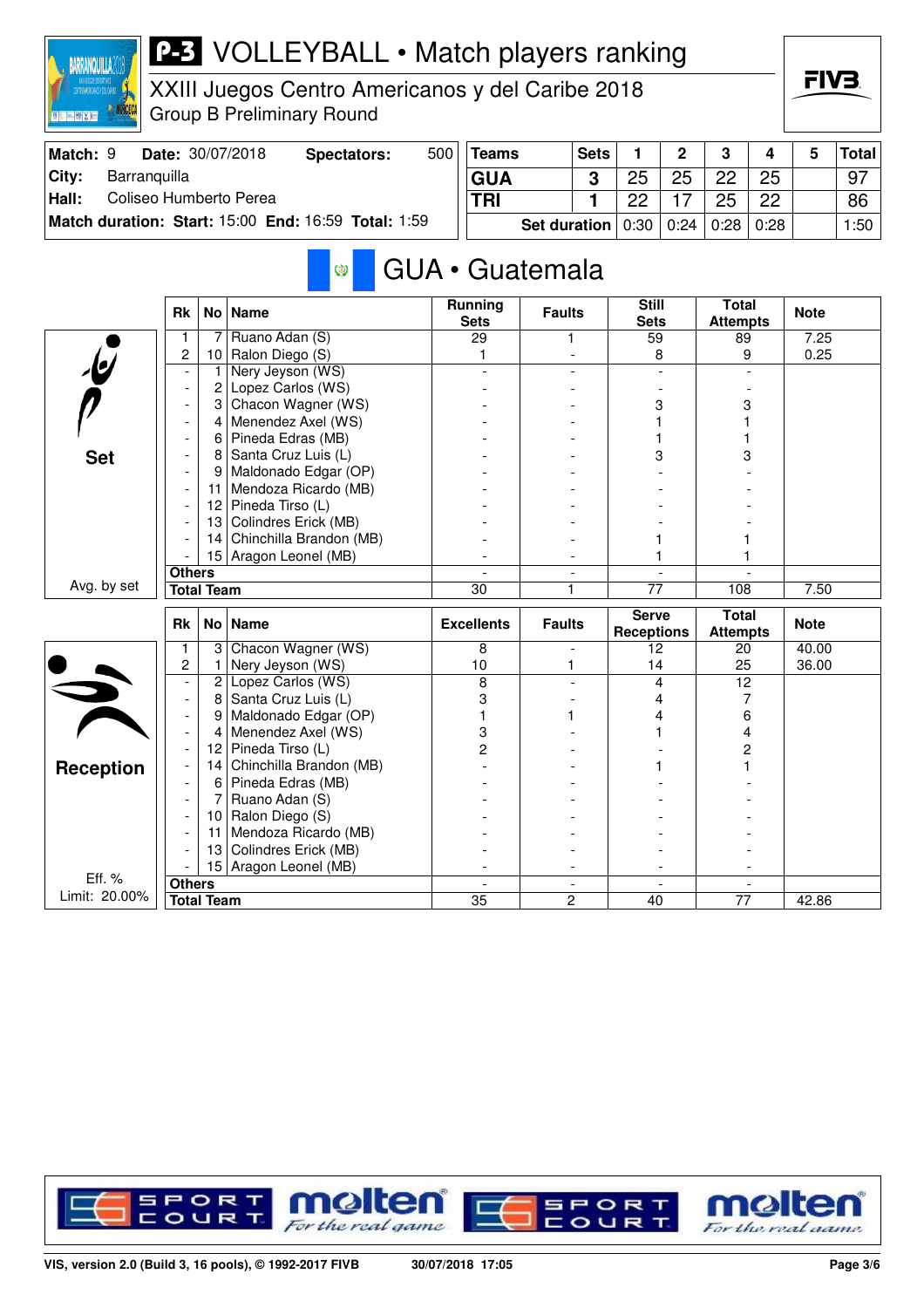

XXIII Juegos Centro Americanos y del Caribe 2018 Group B Preliminary Round



| Match: 9 | <b>Date: 30/07/2018</b>                             | Spectators: | $500^{\circ}$ | Teams                               | <b>Sets</b> |    | $\overline{2}$ | 3    | 4    | <b>Total</b> |
|----------|-----------------------------------------------------|-------------|---------------|-------------------------------------|-------------|----|----------------|------|------|--------------|
| City:    | Barranguilla                                        |             |               | <b>GUA</b>                          | າ           | 25 | 25             | 22   | 25   | 97           |
| Hall:    | Coliseo Humberto Perea                              |             |               | <b>TRI</b>                          |             | ממ |                | 25   | 22   | 86           |
|          | Match duration: Start: 15:00 End: 16:59 Total: 1:59 |             |               | <b>Set duration</b> $0.30   0.24  $ |             |    |                | 0:28 | 0:28 | 1:50         |

## TRI • Trinidad & Tobago

|               | <b>Rk</b>                | <b>No</b>         | <b>Name</b>              | <b>Spikes</b>         | <b>Faults</b>            | <b>Shots</b>             | <b>Total</b><br><b>Attempts</b> | <b>Note</b> |
|---------------|--------------------------|-------------------|--------------------------|-----------------------|--------------------------|--------------------------|---------------------------------|-------------|
|               | 1                        | 11                | Stewart Ryan (OP)        | 17                    | 5                        | 7                        | 29                              | 58.62       |
|               | $\overline{c}$           | 18                | Legall Brandon (WS)      | 13                    | 7                        | 14                       | 34                              | 38.24       |
|               | $\overline{\phantom{a}}$ | 14                | Honore Marc (MB)         | $\overline{12}$       | $\overline{2}$           |                          | $\overline{15}$                 |             |
|               | $\overline{\phantom{a}}$ | 10                | Hoyte Mikheil (MB)       | 7                     | 3                        | 3                        | 13                              |             |
|               | $\overline{\phantom{a}}$ | 7                 | Phillip Marlon (WS)      | 3                     | 6                        | 4                        | 13                              |             |
|               | $\overline{a}$           | 5                 | Bushe Akim (WS)          | 3                     | 3                        | 2                        | 8                               |             |
|               |                          | 8                 | Donald Kameron (S)       |                       |                          |                          |                                 |             |
| <b>Spike</b>  |                          |                   | Cockburn-Harris Che (MB) |                       |                          |                          |                                 |             |
|               |                          | 3                 | Davidson Marley (L)      |                       |                          |                          |                                 |             |
|               |                          | 4                 | Grant Newton (S)         |                       |                          |                          |                                 |             |
|               |                          | 12 <sup>2</sup>   | Prescott Nicholas (OP)   |                       |                          |                          |                                 |             |
|               |                          | 15                | Mohammed Joshua (L)      |                       |                          |                          |                                 |             |
|               |                          | 17                | Noreiga Nathanael (WS)   |                       |                          |                          |                                 |             |
|               |                          | 20 <sup>1</sup>   | Daniel Kwesi (MB)        |                       |                          |                          |                                 |             |
| Succ. %       | <b>Others</b>            |                   |                          |                       | $\overline{\phantom{a}}$ | $\overline{\phantom{a}}$ |                                 |             |
| Limit: 15.00% |                          | <b>Total Team</b> |                          | $\overline{55}$       | 26                       | $\overline{32}$          | 113                             | 48.67       |
|               |                          |                   |                          |                       |                          |                          |                                 |             |
|               | <b>Rk</b>                | No <sub>1</sub>   | <b>Name</b>              | Kill<br><b>Blocks</b> | <b>Faults</b>            | <b>Rebounds</b>          | <b>Total</b><br><b>Attempts</b> | <b>Note</b> |
|               |                          | 14                | Honore Marc (MB)         | 5                     | 8                        | 10                       | 23                              | 1.25        |
|               | $\overline{c}$           | 11                | Stewart Ryan (OP)        | 3                     | 5                        | 5                        | 13                              | 0.75        |
|               | 3                        | 10                | Hoyte Mikheil (MB)       | $\overline{c}$        | 6                        | 4                        | 12                              | 0.50        |
|               | 3                        | 5 <sup>1</sup>    | Bushe Akim (WS)          | $\overline{c}$        | 3                        | $\blacksquare$           | 5                               | 0.50        |
|               | $\overline{\phantom{a}}$ | 1                 | Cockburn-Harris Che (MB) |                       |                          |                          |                                 |             |
|               | $\overline{\phantom{a}}$ | 3                 | Davidson Marley (L)      |                       |                          |                          |                                 |             |
|               |                          | 4                 | Grant Newton (S)         |                       |                          |                          |                                 |             |
|               |                          | 12 <sup>2</sup>   | Prescott Nicholas (OP)   |                       |                          |                          |                                 |             |
| <b>Block</b>  |                          | 15 <sub>1</sub>   | Mohammed Joshua (L)      |                       |                          |                          |                                 |             |
|               |                          | 17                | Noreiga Nathanael (WS)   |                       |                          |                          |                                 |             |
|               |                          | 20                | Daniel Kwesi (MB)        |                       |                          |                          |                                 |             |
|               |                          | 7                 | Phillip Marlon (WS)      |                       |                          | 7                        | 8                               |             |
|               |                          | 18                | Legall Brandon (WS)      |                       | 2                        |                          | 3                               |             |
|               |                          | 8                 | Donald Kameron (S)       |                       | 6                        |                          | 7                               |             |
| Avg. by set   | <b>Others</b>            | <b>Total Team</b> |                          | $\overline{a}$<br>12  | $\overline{a}$<br>31     | $\sim$<br>28             | $\sim$<br>71                    | 3.00        |

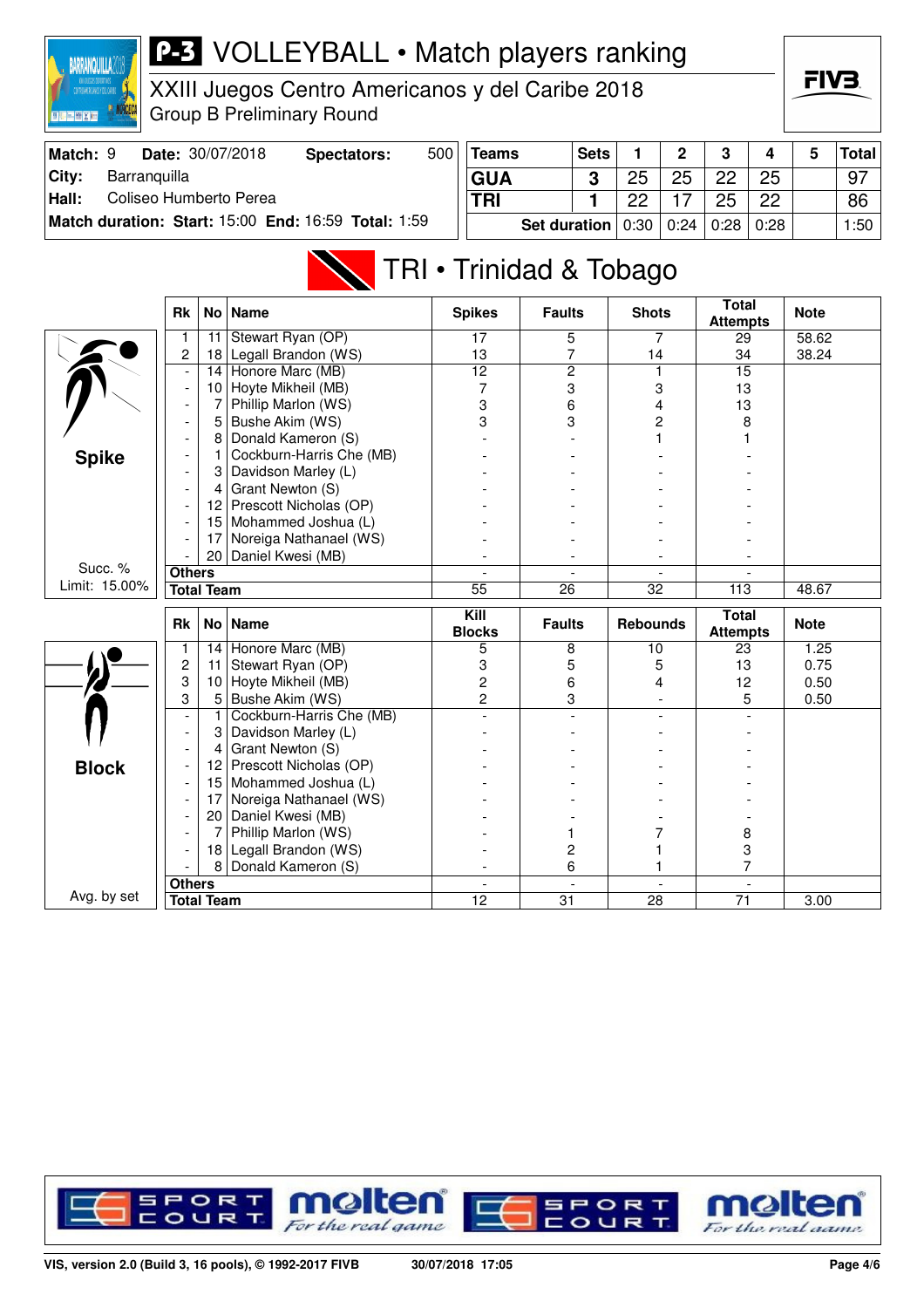

XXIII Juegos Centro Americanos y del Caribe 2018 Group B Preliminary Round



| Match: 9 |              | <b>Date: 30/07/2018</b> | Spectators:                                         | 500 | <b>Teams</b>                       | <b>Sets</b> |    | <sup>o</sup> | ≏    |      | Total |
|----------|--------------|-------------------------|-----------------------------------------------------|-----|------------------------------------|-------------|----|--------------|------|------|-------|
| City:    | Barranguilla |                         |                                                     |     | <b>GUA</b>                         |             | 25 | 25           | 22   | 25   | 97    |
| Hall:    |              | Coliseo Humberto Perea  |                                                     |     | <b>TRI</b>                         |             | ממ |              | 25   | 22   | 86    |
|          |              |                         | Match duration: Start: 15:00 End: 16:59 Total: 1:59 |     | Set duration $0.30 \mid 0.24 \mid$ |             |    |              | 0:28 | 0:28 | :50   |

# TRI • Trinidad & Tobago

|              | <b>Rk</b>                |                   | No   Name                     | Aces                     | <b>Faults</b>  | <b>Serve</b><br><b>Hits</b> | <b>Total</b><br><b>Attempts</b> | <b>Note</b> |
|--------------|--------------------------|-------------------|-------------------------------|--------------------------|----------------|-----------------------------|---------------------------------|-------------|
|              | 1                        | 14                | Honore Marc (MB)              | 1                        | $\equiv$       | 15                          | 16                              | 0.25        |
|              |                          | 1                 | Cockburn-Harris Che (MB)      | $\overline{a}$           |                |                             |                                 |             |
|              |                          | 3                 | Davidson Marley (L)           |                          |                |                             |                                 |             |
|              |                          | 4                 | Grant Newton (S)              |                          |                |                             |                                 |             |
|              | $\overline{\phantom{a}}$ | 5                 | Bushe Akim (WS)               |                          |                | 6                           | 6                               |             |
|              |                          | 12                | Prescott Nicholas (OP)        |                          |                |                             |                                 |             |
|              |                          | 15                | Mohammed Joshua (L)           |                          |                |                             |                                 |             |
| <b>Serve</b> |                          | 17                | Noreiga Nathanael (WS)        |                          |                |                             |                                 |             |
|              |                          | 20                | Daniel Kwesi (MB)             |                          |                |                             |                                 |             |
|              |                          | 18                | Legall Brandon (WS)           |                          |                | 18                          | 19                              |             |
|              |                          | 8                 | Donald Kameron (S)            |                          | 1              | 17                          | 18                              |             |
|              |                          | 10 <sup>°</sup>   | Hoyte Mikheil (MB)            |                          | 2              | 9                           | 11                              |             |
|              |                          | 11                | Stewart Ryan (OP)             |                          | 4              | 7                           | 11                              |             |
|              |                          |                   | Phillip Marlon (WS)           |                          | 2              | 3                           | 5                               |             |
|              | <b>Others</b>            |                   |                               | $\mathbf{r}$             | $\overline{a}$ | $\mathbb{L}$                | $\overline{a}$                  |             |
| Avg. by set  |                          | <b>Total Team</b> |                               | 1                        | 10             | 76                          | 87                              | 0.25        |
| <b>Team</b>  |                          |                   | Opponent errors & Team faults | 18                       | 3              |                             | 21                              |             |
|              | <b>Rk</b>                |                   | No   Name                     | <b>Digs</b>              | <b>Faults</b>  | <b>Receptions</b>           | <b>Total</b><br><b>Attempts</b> | <b>Note</b> |
|              | 1                        | 15                | Mohammed Joshua (L)           | 12                       | 7              | 4                           | 23                              | 3.00        |
|              | $\overline{c}$           | 14                | Honore Marc (MB)              | 3                        |                | 3                           | 6                               | 0.75        |
|              | $\overline{c}$           | 18                | Legall Brandon (WS)           | 3                        | 2              | $\overline{c}$              | 7                               | 0.75        |
|              | 4                        | 11                | Stewart Ryan (OP)             | $\overline{c}$           |                | 3                           | 5                               | 0.50        |
|              | 4                        | 5                 | Bushe Akim (WS)               | $\overline{c}$           | 3              | $\overline{c}$              | 7                               | 0.50        |
|              | 6                        | 7                 | Phillip Marlon (WS)           | 1                        | 1              | 3                           | 5                               | 0.25        |
|              | $\overline{\phantom{a}}$ | 1                 | Cockburn-Harris Che (MB)      |                          |                |                             |                                 |             |
| <b>Dig</b>   |                          | 3                 | Davidson Marley (L)           |                          |                |                             |                                 |             |
|              | $\overline{\phantom{a}}$ | 4                 | Grant Newton (S)              |                          |                |                             |                                 |             |
|              |                          | 12 <sup>2</sup>   | Prescott Nicholas (OP)        |                          |                |                             |                                 |             |
|              |                          | 17                | Noreiga Nathanael (WS)        |                          |                |                             |                                 |             |
|              |                          | 20                | Daniel Kwesi (MB)             |                          |                |                             |                                 |             |
|              |                          | 10                | Hoyte Mikheil (MB)            |                          | 1              | 3                           | 4                               |             |
|              |                          | 8                 | Donald Kameron (S)            |                          | 3              | 3                           | 6                               |             |
|              | <b>Others</b>            |                   |                               | $\overline{\phantom{a}}$ | $\overline{a}$ | $\sim$                      |                                 |             |
| Avg. by set  |                          | <b>Total Team</b> |                               | 23                       | 17             | 23                          | 63                              | 5.75        |